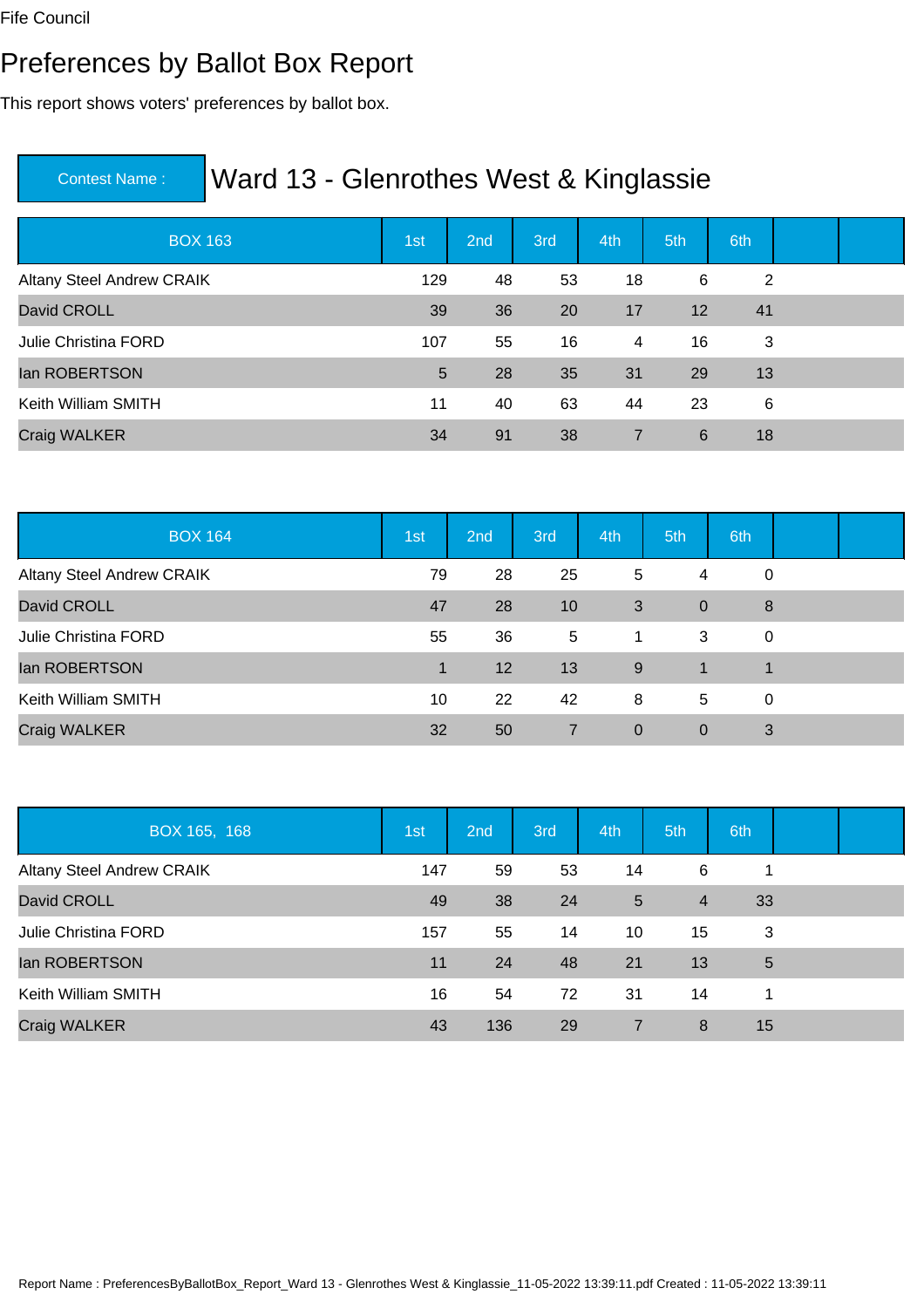#### Preferences by Ballot Box Report

This report shows voters' preferences by ballot box.

| <b>BOX 166</b>                   | 1st | 2nd | 3rd | 4th            | 5th | 6th            |  |
|----------------------------------|-----|-----|-----|----------------|-----|----------------|--|
| <b>Altany Steel Andrew CRAIK</b> | 61  | 24  | 37  | 6              | 6   | 1              |  |
| David CROLL                      | 25  | 10  | 6   | $\overline{4}$ | 2   | 13             |  |
| <b>Julie Christina FORD</b>      | 123 | 37  | 6   | 5              | 2   | 0              |  |
| lan ROBERTSON                    | 8   | 7   | 18  | 9              | 10  | 1              |  |
| Keith William SMITH              | 5   | 19  | 29  | 16             | 5   | 2              |  |
| <b>Craig WALKER</b>              | 27  | 111 | 12  | 1              | 3   | $\overline{2}$ |  |

| BOX 169, 167                     | 1st | 2nd | 3rd | 4th            | 5th            | 6th |  |
|----------------------------------|-----|-----|-----|----------------|----------------|-----|--|
| <b>Altany Steel Andrew CRAIK</b> | 127 | 44  | 45  | 10             | 10             | 2   |  |
| David CROLL                      | 59  | 41  | 25  | $\overline{7}$ | $\overline{2}$ | 21  |  |
| <b>Julie Christina FORD</b>      | 157 | 53  | 10  | 3              | 9              | 3   |  |
| lan ROBERTSON                    | 5   | 16  | 33  | 25             | 10             | 6   |  |
| Keith William SMITH              | 17  | 44  | 53  | 19             | 10             | 3   |  |
| Craig WALKER                     | 35  | 141 | 28  | 3              | 4              | 8   |  |

| <b>BOX 170</b>                   | 1st | 2nd | 3rd | 4th | 5th | 6th |  |
|----------------------------------|-----|-----|-----|-----|-----|-----|--|
| <b>Altany Steel Andrew CRAIK</b> | 50  | 19  | 29  | 7   | 10  | 3   |  |
| David CROLL                      | 17  | 12  | 11  | 12  | 6   | 20  |  |
| <b>Julie Christina FORD</b>      | 84  | 55  | 12  | 2   | 4   | 0   |  |
| lan ROBERTSON                    | 3   | 10  | 23  | 8   | 11  | 5   |  |
| Keith William SMITH              | 10  | 16  | 31  | 17  | 8   | 3   |  |
| Craig WALKER                     | 50  | 77  | 8   | 6   | 2   | 6   |  |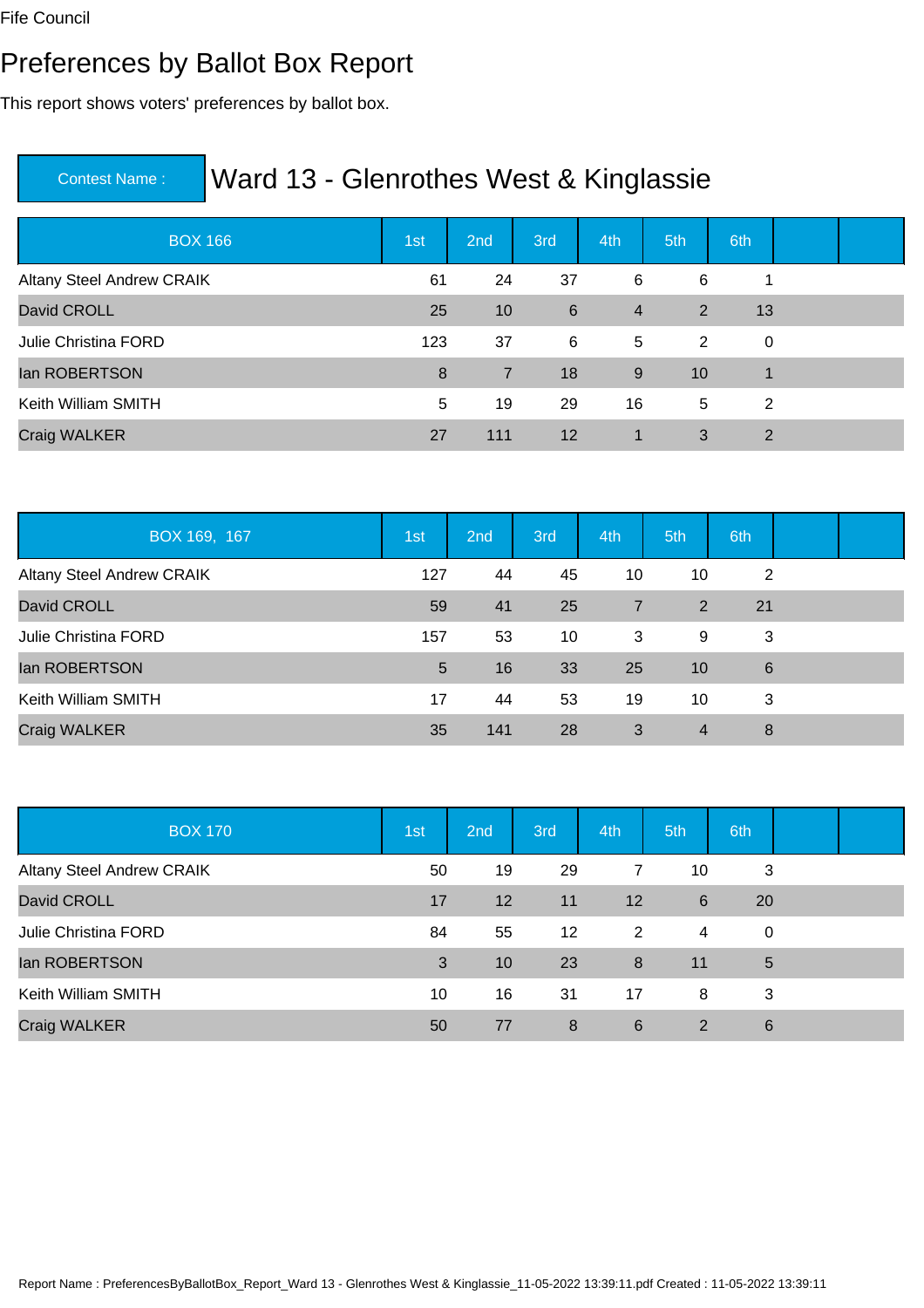#### Preferences by Ballot Box Report

This report shows voters' preferences by ballot box.

| <b>BOX 171</b>                   | 1st            | 2nd | 3rd            | 4th            | 5th | 6th            |  |
|----------------------------------|----------------|-----|----------------|----------------|-----|----------------|--|
| <b>Altany Steel Andrew CRAIK</b> | 64             | 22  | 29             | 5              | 6   |                |  |
| David CROLL                      | 19             | 20  | 16             | $\overline{2}$ | 5   | 18             |  |
| <b>Julie Christina FORD</b>      | 85             | 54  | $\overline{2}$ | $\overline{2}$ | 3   | 1              |  |
| lan ROBERTSON                    | $\overline{4}$ | 12  | 18             | 12             | 11  | $\overline{7}$ |  |
| Keith William SMITH              | 10             | 23  | 29             | 25             | 6   | 0              |  |
| Craig WALKER                     | 46             | 75  | $\overline{7}$ | $\mathbf 0$    | 3   | 3              |  |

| BOX 173, 172                     | 1st | 2nd | 3rd | 4th | 5th | 6th |  |
|----------------------------------|-----|-----|-----|-----|-----|-----|--|
| <b>Altany Steel Andrew CRAIK</b> | 129 | 38  | 62  | 24  | 16  | 6   |  |
| David CROLL                      | 41  | 31  | 19  | 8   | 13  | 63  |  |
| <b>Julie Christina FORD</b>      | 186 | 51  | 16  | 8   | 18  | 4   |  |
| lan ROBERTSON                    | 17  | 18  | 58  | 39  | 32  | 11  |  |
| Keith William SMITH              | 15  | 48  | 52  | 53  | 28  | 4   |  |
| Craig WALKER                     | 22  | 168 | 26  | 13  | 9   | 21  |  |

| <b>BOX 174</b>                   | 1st | 2nd | 3rd | 4th            | 5th | 6th |  |
|----------------------------------|-----|-----|-----|----------------|-----|-----|--|
| <b>Altany Steel Andrew CRAIK</b> | 74  | 25  | 54  | 18             | 21  | 2   |  |
| David CROLL                      | 14  | 16  | 13  | 10             | 13  | 46  |  |
| <b>Julie Christina FORD</b>      | 166 | 48  | 15  | 3              | 8   | 2   |  |
| lan ROBERTSON                    | 11  | 16  | 44  | 37             | 14  | 11  |  |
| Keith William SMITH              | 9   | 20  | 45  | 25             | 21  | 6   |  |
| Craig WALKER                     | 32  | 161 | 17  | $\overline{4}$ | 7   | 12  |  |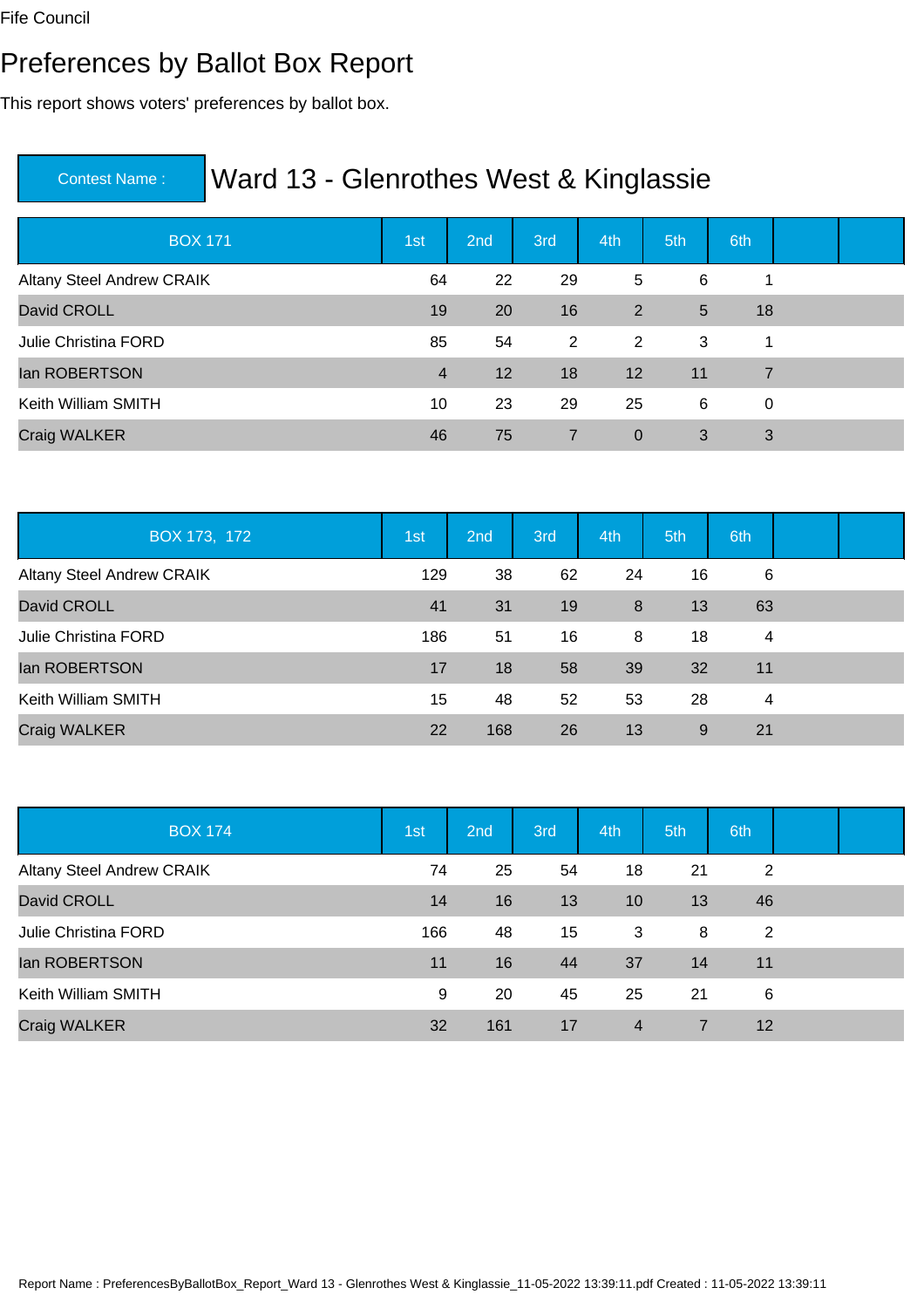#### Preferences by Ballot Box Report

This report shows voters' preferences by ballot box.

| PV013 084                        | 1st | 2 <sub>nd</sub> | 3rd | 4th | 5th            | 6th |  |
|----------------------------------|-----|-----------------|-----|-----|----------------|-----|--|
| <b>Altany Steel Andrew CRAIK</b> | 160 | 36              | 71  | 17  | 11             | 4   |  |
| David CROLL                      | 58  | 39              | 28  | 5   | $\overline{7}$ | 42  |  |
| Julie Christina FORD             | 181 | 86              | 11  | 4   | 12             | 3   |  |
| lan ROBERTSON                    | 12  | 22              | 42  | 18  | 24             | 3   |  |
| Keith William SMITH              | 17  | 65              | 77  | 29  | 7              | 1   |  |
| Craig WALKER                     | 58  | 162             | 34  | 9   | 7              | 9   |  |

| PV013 085                        | 1st | 2nd | 3rd | 4th     | 5th | 6th |  |
|----------------------------------|-----|-----|-----|---------|-----|-----|--|
| <b>Altany Steel Andrew CRAIK</b> | 187 | 32  | 60  | $12 \,$ | 8   | 4   |  |
| David CROLL                      | 57  | 40  | 21  | 11      | 15  | 28  |  |
| <b>Julie Christina FORD</b>      | 150 | 91  | 17  | 3       | 10  | 3   |  |
| lan ROBERTSON                    | 5   | 17  | 55  | 21      | 19  | 13  |  |
| Keith William SMITH              | 16  | 62  | 60  | 31      | 11  | 5   |  |
| Craig WALKER                     | 60  | 139 | 31  | 8       | 8   | 11  |  |

| PV013 086                        | 1st | 2nd | 3rd | 4th | 5th | 6th             |  |
|----------------------------------|-----|-----|-----|-----|-----|-----------------|--|
| <b>Altany Steel Andrew CRAIK</b> | 177 | 60  | 59  | 12  | 6   | 4               |  |
| David CROLL                      | 79  | 35  | 25  | 9   | 6   | 37              |  |
| Julie Christina FORD             | 176 | 89  | 16  | 5   | 12  | 6               |  |
| lan ROBERTSON                    | 27  | 36  | 52  | 25  | 20  | $6\phantom{1}6$ |  |
| Keith William SMITH              | 20  | 69  | 85  | 30  | 12  | 1               |  |
| Craig WALKER                     | 55  | 151 | 39  | 7   | 10  | 11              |  |